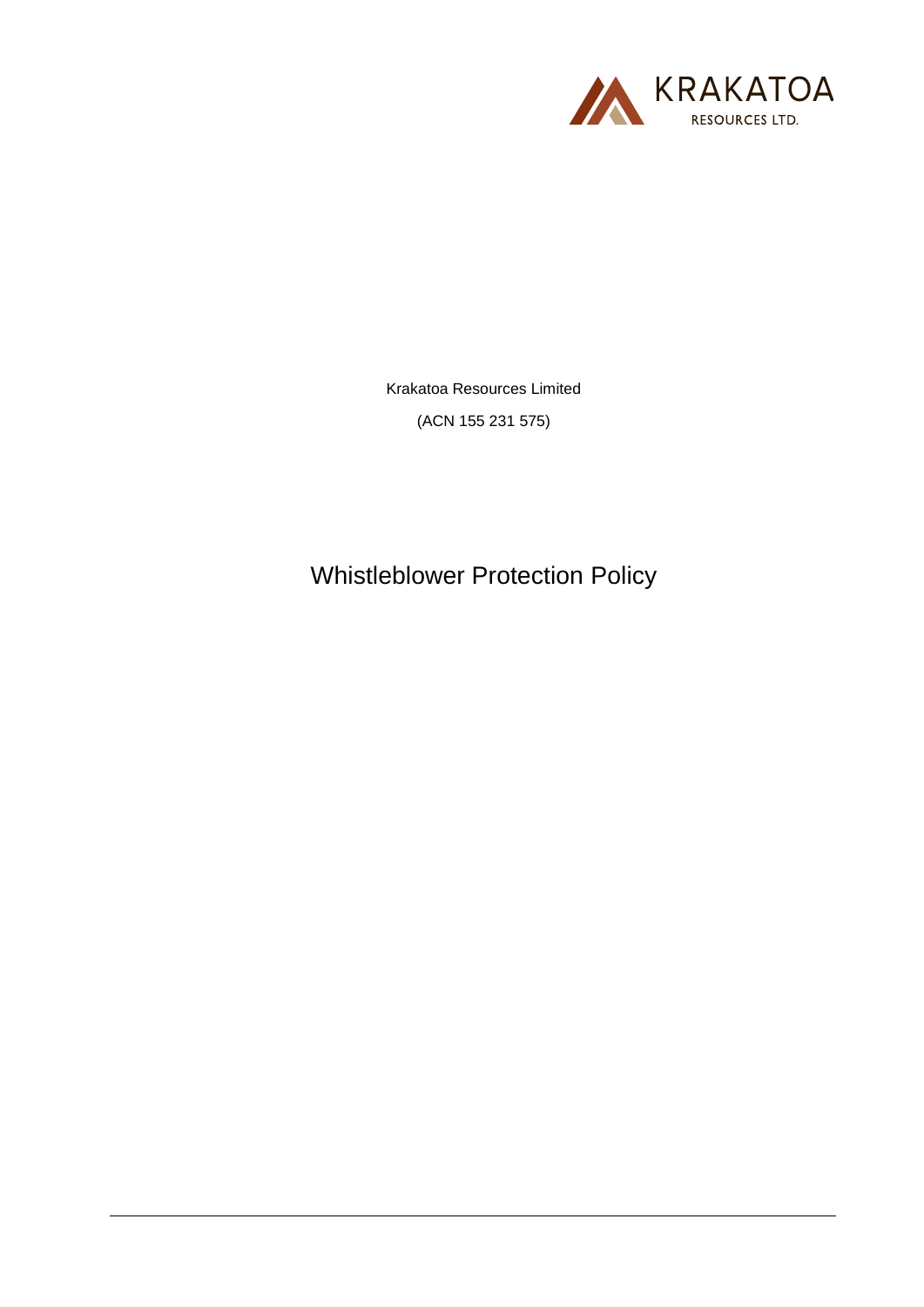

# **1 Introduction**

#### **1.1 Commitment**

This Whistleblower Protection Policy (*Policy*) has been adopted by the Board to ensure concerns regarding unacceptable conduct including breaches of the Company's Code of Conduct can be raised on a confidential basis, without fear of reprisal, dismissal or discriminatory treatment. The Company is committed to creating and maintaining a culture of corporate compliance and ethical behaviour in which employees are responsible and accountable and behave with honesty and integrity as is set out in the Company's Statement of Values.

# **1.2 Purpose of this Policy**

The purpose of this Policy is to promote responsible whistleblowing about issues where the interests of others, including the public, or of the organisation itself are at risk and also to set out the requirements for the management and investigation of any reports of improper conduct.

## **1.3 Who is covered by this Policy?**

- (a) This Policy applies to the Company's current or former, Directors and employees, the Company's contractors (including subcontractors) and employees of the Company's contractors, joint venture partners (who have agreed to be bound by the Policy) and suppliers (each a **Company Person**).
- (b) This policy is available to officers and employees of the Company at https://www.krakatoaresources.com and can also be obtained from an Authorised Officer listed in [Schedule](#page-6-0) 1.

# <span id="page-1-0"></span>**2 Conduct Covered by this Policy**

The Company Persons are encouraged to report any conduct (whether actual or potential) which:

- (a) represents a danger to the public;
- (b) breaches any internal policy or code of the Group;
- (c) constitutes dishonest, fraudulent, illegal or corrupt activity, including bribery;
- (d) constitutes theft, drug distribution, sale or use, violence, assault, intimidation, criminal damage to property;
- (e) constitutes harassment, discrimination, victimisation or bullying;
- (f) is potentially damaging to the Group, its employees or a third party such as unsafe work practices, environmental damage, health risks or abuse of the Group's property or resources;
- (g) may cause the Group financial loss, damage its reputation or be otherwise detrimental to the Group's interests;
- (h) causes, or threatens to cause, Detriment to anyone because that person knows, believes or suspects that a Report has been, or might be, made under this Policy; or
- (i) indicates any other misconduct or an improper state of affairs or circumstances in relation to a Group company.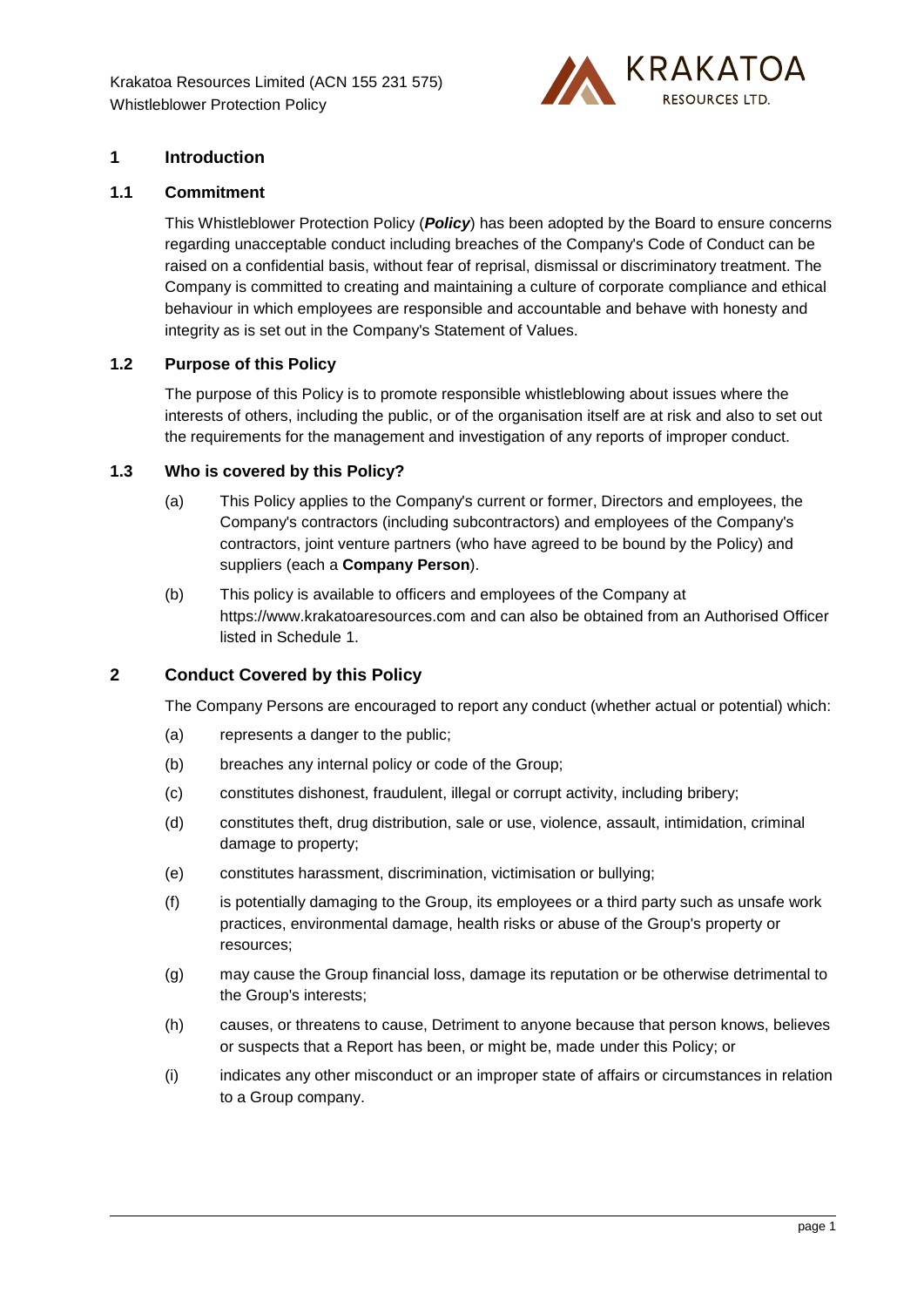

# **3 Reporting and Investigating Unacceptable Conduct**

#### **3.1 Reporting of Unacceptable Conduct**

- (a) If a Company Person suspects that unacceptable conduct listed in Section [2](#page-1-0) has occurred, then they should contact one of the Authorised Officers listed in [Schedule](#page-6-0) 1.
- (b) A Company Person can make a report by calling or emailing the Authorised Officers pursuant to the contact details listed in [Schedule](#page-6-0) 1.
- (c) In the event the report is in respect of the persons named above, the report should be made to the Board.
- (d) The Company Person making the complaint will have the option of either:
	- (i) identifying themselves; or
	- (ii) remaining anonymous.
- (e) For unacceptable conduct to be investigated, the Authorised Officer will require sufficient information to form a reasonable basis for investigation. For this reason, Company Persons should provide as much information as possible, in any form, about the alleged unacceptable conduct.
- (f) This could include:
	- (i) the date, time and location;
	- (ii) the name(s) of person(s) involved and possible witnesses;
	- (iii) evidence of the events (eg documents, emails); and
	- (iv) steps the Company Person may have already taken to report the matter or resolve the concern.

#### **3.2 Investigation**

- (a) Upon receiving a complaint, the Authorised Officer will determine who will investigate the matter. They cannot appoint anyone implicated directly or indirectly in the complaint.
- (b) The investigation must be conducted:
	- (i) as soon as possible after the initial compliant is reported;
	- (ii) through the best endeavours of the Authorise Officer, in a timely, thorough, confidential, objective and fair manner;
	- (iii) as is reasonable and appropriate having regard to the nature of the unacceptable conduct and all of the circumstances.
- (c) Where appropriate the Authorised Officer will update the Company Person on the progress of the investigation. Company Persons must keep confidential any details of the investigation, its progress or its outcome.
- (d) An internal report on the outcome of the investigation, including any recommended actions, will be prepared by the Authorised Officer.
- (e) The Company person will be informed of the outcome unless they have remained anonymous.

#### **3.3 Outcome**

(a) The outcome of the investigation may result in disciplinary action including but not limited to dismissal. Serious criminal matters will be reported to the police or the appropriate regulatory authorities.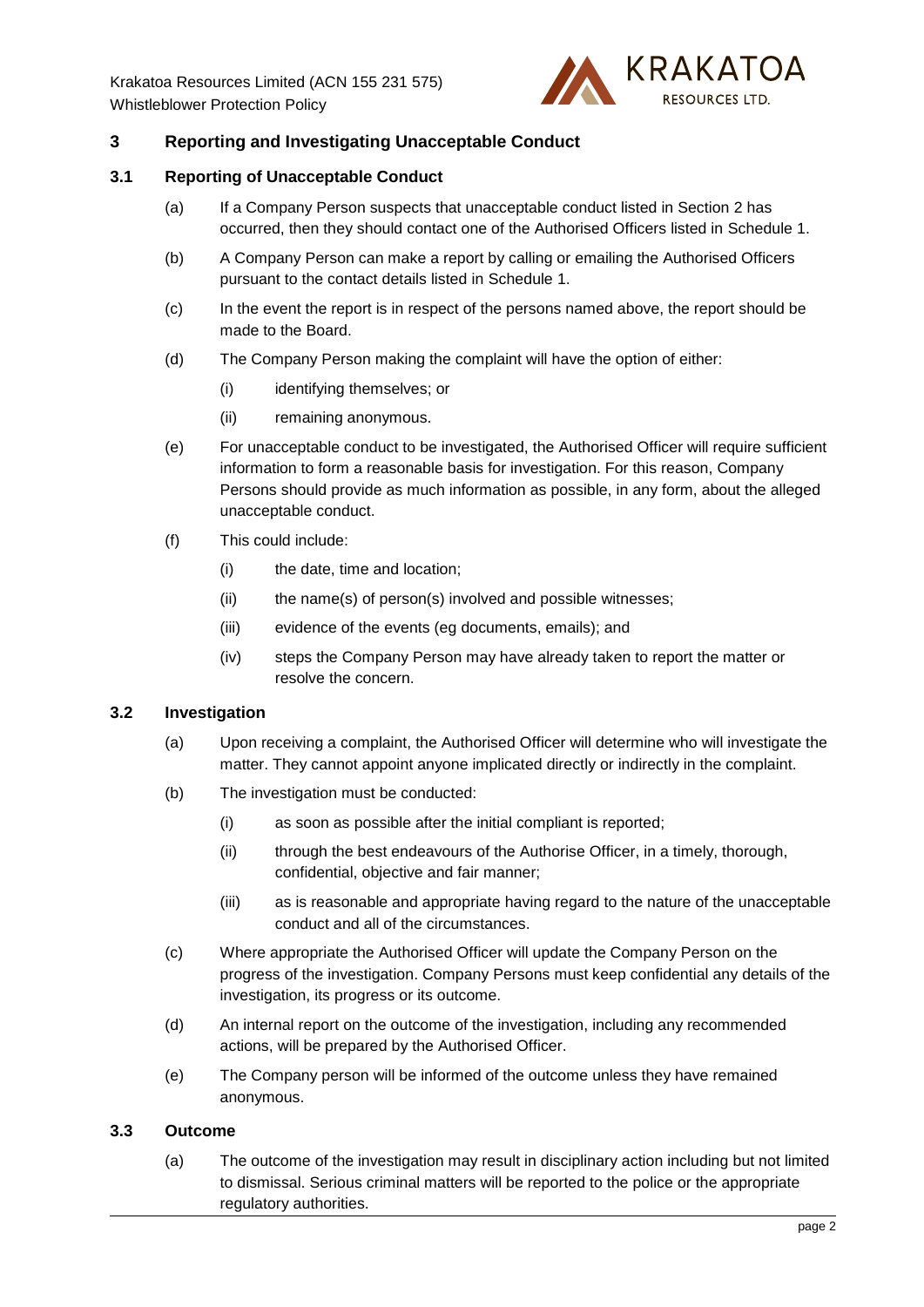

(b) The Authorised Officer cannot be subject to legal liability for the report they produce.

# **3.4 Escalation**

If the Company Person is dissatisfied with the outcome of the investigation they can escalate their matter to:

- (a) the Board; or
- (b) ASIC's Office of the Whistleblower.

# **4 Protecting Confidentiality and Privacy**

## **4.1 Confidentiality**

If a Company Person makes a report of unacceptable conduct under this Policy, and the Company is aware of that person's identity, the Company will make every reasonable endeavour to ensure that person's identity is protected from disclosure. The Company will not disclose the Company Person's identity unless:

- (a) the Company Person making the report consents to the disclosure;
- (b) the disclosure is required by law;
- (c) the disclosure is necessary to prevent or lessen a serious threat to a person's health or safety; or
- (d) it is necessary to protect or enforce the Company's legal rights or interests or to defend any claims.

#### **4.2 Protecting the Company Person**

- (a) Company Persons who make complaints in good faith and who have not themselves engaged in improper conduct will not be personally disadvantaged by:
	- (i) dismissal;
	- (ii) demotion;
	- (iii) any form of harassment;
	- (iv) discrimination; or
	- (v) current or future bias.
- (b) However, disciplinary action may be taken against an individual making malicious or vexatious allegations.
- (c) The Company will take any action it considers necessary to protect the Company Persons and preserve the integrity of the investigation.
- (d) Note the Company has no power to offer any person immunity against prosecution in the criminal jurisdiction.

# **5 General Reporting on Whistleblower Activity**

The Company Secretary will prepare reports which contain a general summary of the number and type of incidents identified or complaints received through the Company's internal reporting processes, together with a description of the nature and results of any investigation conducted as a result of a reported incident or complaint.

These reports will be provided: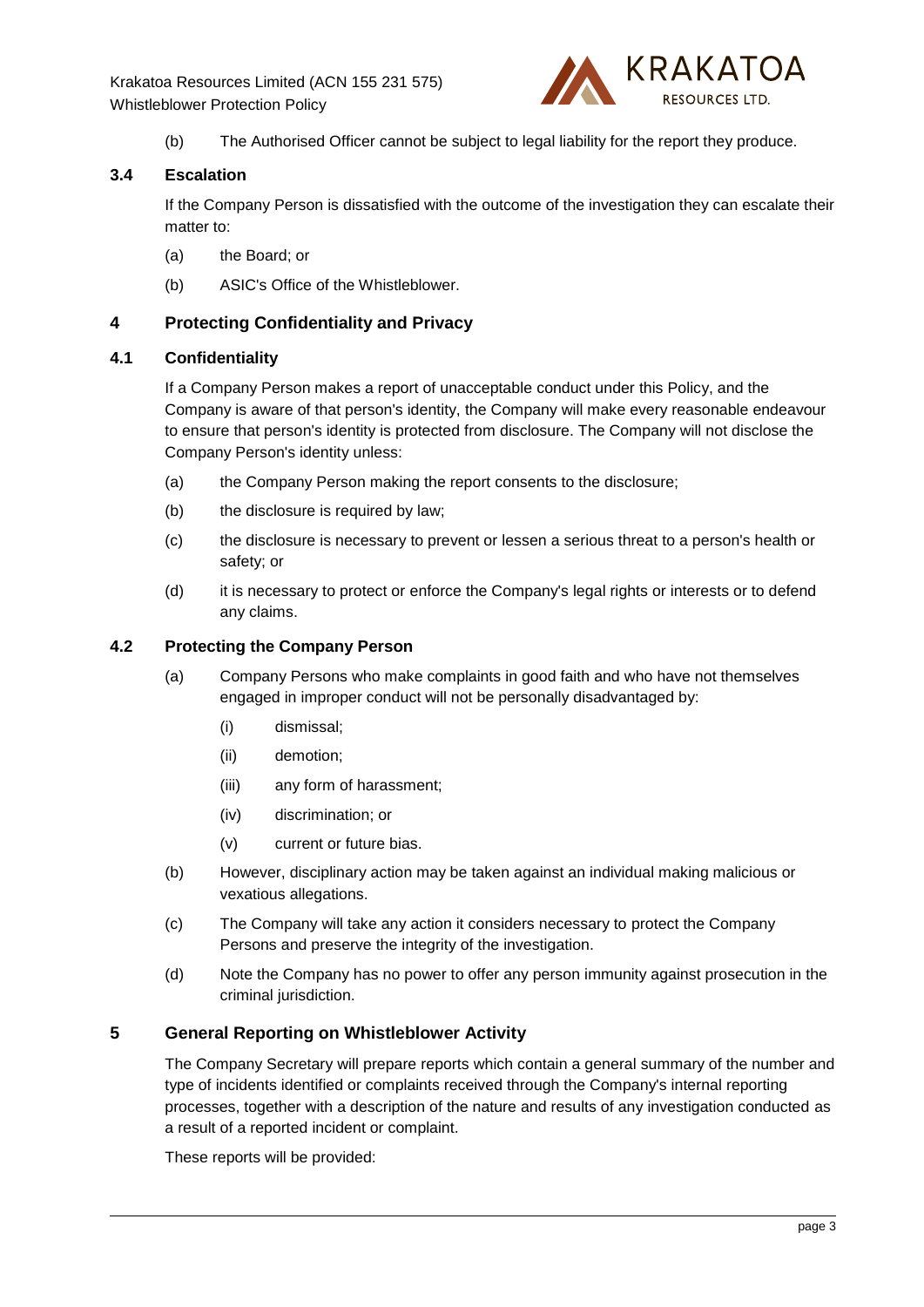

- (a) to the Board at the end of any month where a report has been received by the Authorised Officer from the Company Person (or at a frequency to be determined by the Board from time to time); and
- (b) to the Audit and Risk Committee (or the Board until such time that the Audit and Risk Committee is established by the Board).

## **6 Training**

The Company's expectation in relation to the reporting of improper conduct are outlined as part of the new employee induction program and as part of ongoing training and awareness programs.

The Company will also provide training to the Authorised Officers to ensure they follow this Policy in responding to Complaints.

## **7 Welfare of Company Persons**

The Authorised Officer will take reasonable steps to maintain processes to monitor the welfare of Company Persons who have made complaints under this Policy to ensure the effectiveness of the protections under the Policy.

#### **8 Consequences of non-compliance**

A breach of this Policy may result in prison time, significant fines under the Corporations Act and disciplinary action.

## **9 Review of this Policy**

The Company Secretary will use the reports provided under this Policy to monitor and review regularly the effectiveness of the whistleblower protection program described in this Policy.

The Board is responsible for reviewing this Policy to determine its appropriateness to the needs of the Company from time to time.

This Policy may be amended by resolution of the Board.

## **10 Who to contact**

Any questions relating to the interpretation of this Policy should be forwarded to the Company Secretary.

#### **11 Glossary**

*ASX* means ASX Limited ACN 008 624 691 or the securities exchange operated by it (as the case requires).

*Authorised Officer* means a person listed in [Schedule](#page-6-0) 1 or any other person appointed by the Board from time to time.

*Board* means the Company's board of directors.

**Chairman** means the person appointed as the chairman of the Board from time to time.

*Company* means Krakatoa Resources Limited (ACN 155 231 575).

*Company Person* means the Company's Directors and employees, the Company's contractors (including subcontractors) and employees of the Company's contractors, joint venture partners and suppliers.

*Company Secretary* means the person appointed as the company secretary of the Company from time to time.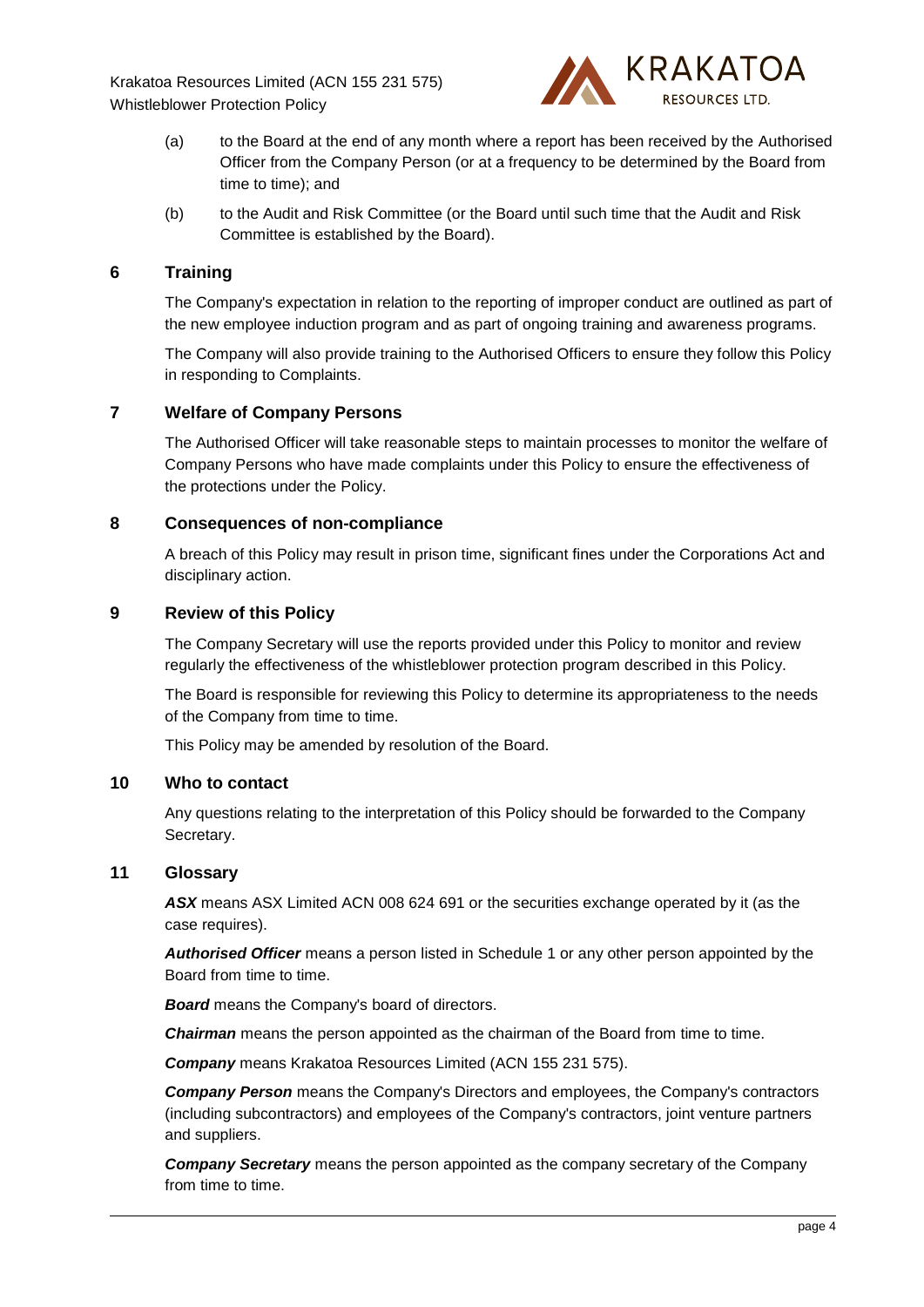

## *Detriment* includes (without limitation):

- (a) dismissal;
- (b) injury of an employee in his or her employment;
- (c) alteration of an employee's position or duties to his or her disadvantage;
- (d) discrimination between an employee and other employees of the same employer;
- (e) harassment or intimidation;
- (f) harm or injury (including psychological harm);
- (g) damage to a person's property; and
- (h) reputational, financial or any other damage to a person.

*Director* means the persons appointed as directors of the Company from time to time.

*Group* means the Company and each entity it controls.

**Policy** means this document or any amending or replacement document.